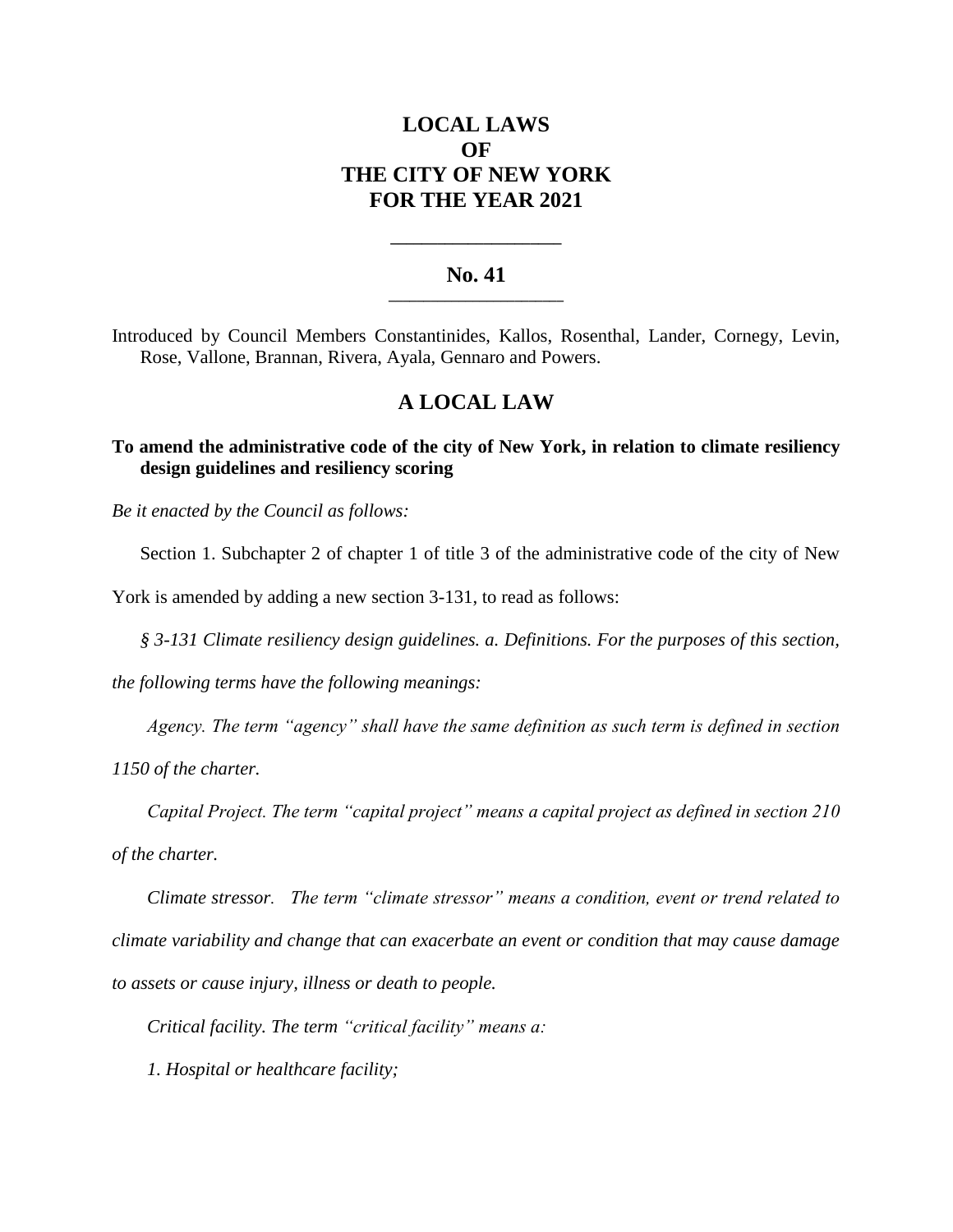*2. Fire, rescue, ambulance, police station or emergency vehicle facility;* 

*3. Jail, correctional facility or detention facility;* 

*4. Facility used in emergency response;* 

*5. Critical aviation facility;* 

*6. Food distribution center with an annual expected volume of greater than 170,000,000 pounds;* 

*7. Building or structure that manufactures, processes, handles, stores, disposes or uses toxic or explosive substances;* 

*8. Component of infrastructure in transportation, telecommunications or power networks;* 

- *9. Ventilation building or fan plant;*
- *10. Operations center;*
- *11. Sanitary pumping station;*
- *12. Stormwater pumping station;*
- *13. Train and transit maintenance yard or shop;*
- *14. Wastewater treatment plant;*
- *15. Component of the water supply infrastructure;*
- *16. Combined sewer overflow retention tank;*
- *17. Fueling station;*
- *18. Waste transfer station; and*
- *19. Facility where residents have limited mobility or ability.*

*Office. The term "office" means the office of long-term planning and sustainability.*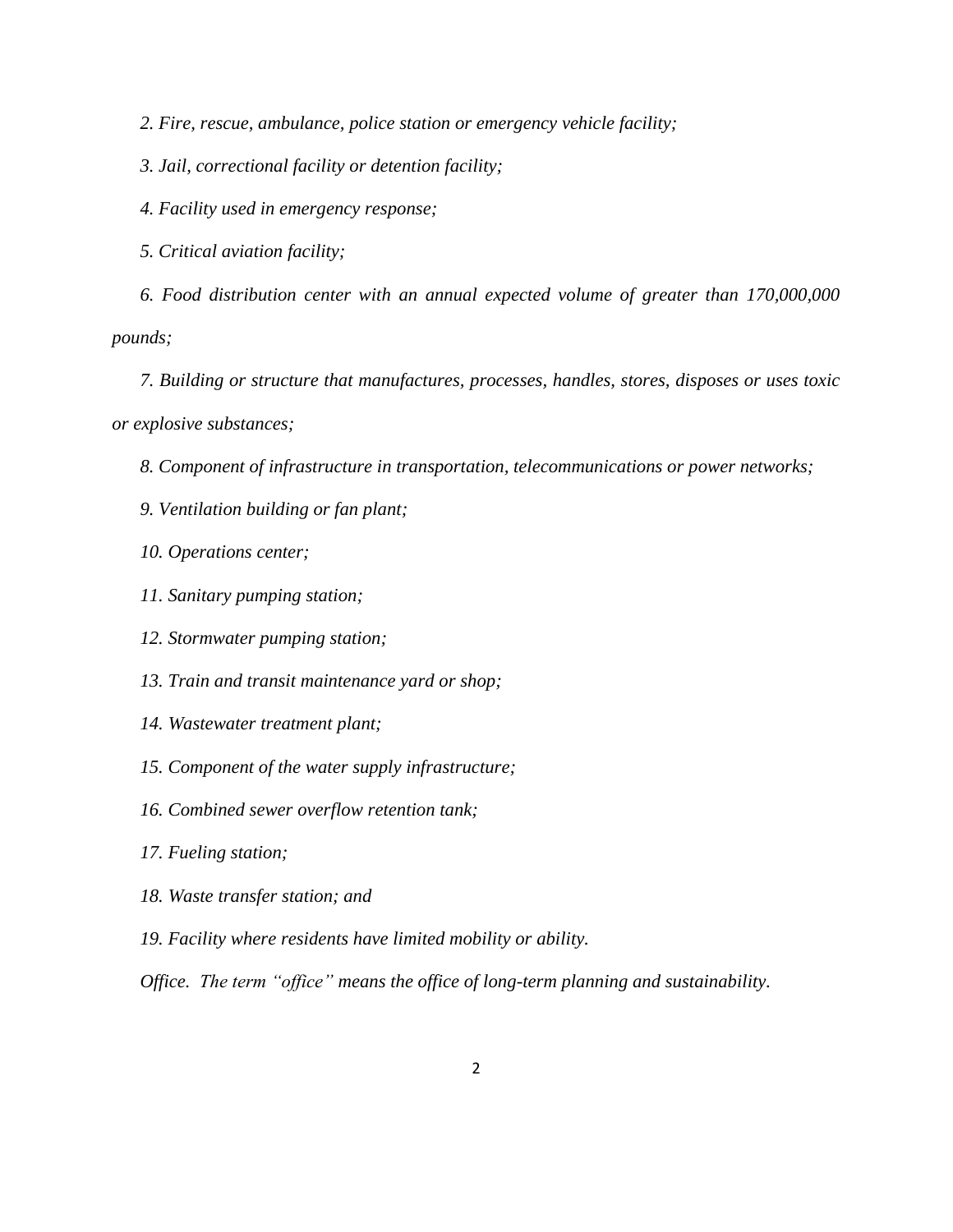*Useful life. The term "useful life" means the period over which a building, structure or system is expected to be available for use by an entity and may exceed the design life of such building, structure or system.*

*b. The office shall establish climate resiliency design guidelines for the design and construction of certain capital projects, to be informed both by any existing climate resiliency design guidelines and by the pilot program pursuant to subdivision c. Such climate resiliency design guidelines shall consider the capacity of a covered project, as defined in section 3-132, to absorb disruption and manage stresses while maintaining the same basic structure and function, and shall provide guidance on incorporating forward-looking climate change data into the design of capital projects and city facilities, as such term is defined in section 203 of the charter, as well as into the design of covered projects, as defined in section 3-132, and instruction on determining the appropriate resilient design strategies, including consideration of the useful life and criticality of facilities.* 

*c. Pilot program. No later than August 31, 2021, each agency shall identify capital projects that comprise no less than five percent of their respective capital construction budgets for fiscal years 2021 through 2024. The pilot program shall be in effect for not more than five years, and the office shall select no fewer than 35 such capital projects to include in the pilot program. No less than 35 percent of all such capital projects shall be located in an environmental justice area, as such term is defined in section 3-1001, and no fewer than four projects shall be located in each borough. Projects selected for the pilot program shall include, but not be limited to, the following:*

*1. The most common capital projects;*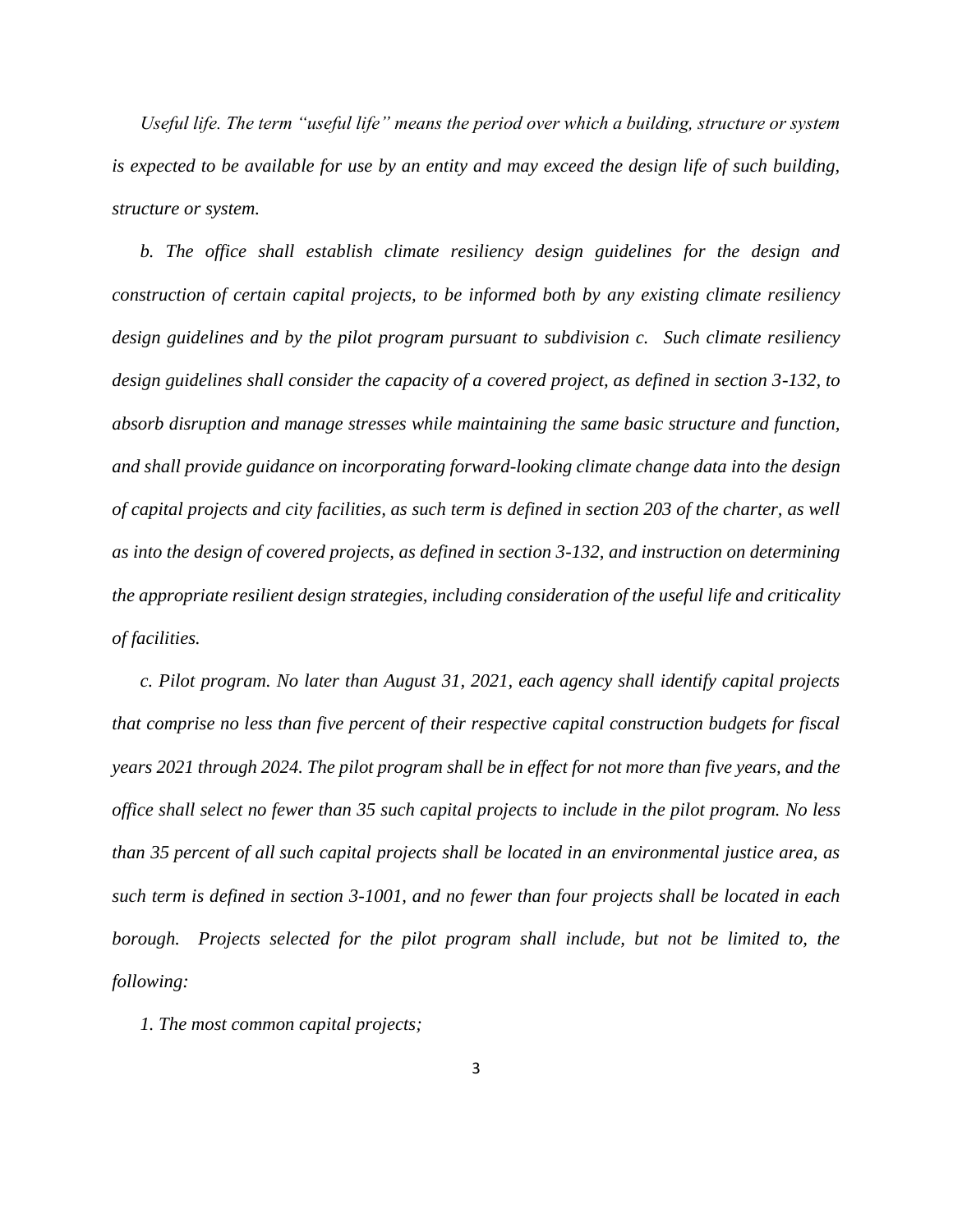*2. New construction and substantial improvements, as both terms are defined in section G201.2 of chapter G2 of appendix G of the New York city building code;*

*3. Projects with a useful life: (a) less than 10 years; (b) 10 to 50 years; and (c) over 50 years;* 

*4. Projects with capital costs: (a) under \$10 million; (b) \$10-49 million; (c) \$50-100 million; and (d) over \$100 million;*

*5. Critical and non-critical facilities; and*

*6. Facilities that are exposed to a variety of climate stressors.*

*d. No later than December 31, 2026, the office shall submit to the speaker of the council and publish on its website the climate resiliency design guidelines developed pursuant to the pilot program described in subdivision c. Such guidelines shall be updated as necessary and no less than once every eight years from such date of submission.*

§ 2. Subchapter 2 of chapter 1 of title 3 of the administrative code of the city of New York is amended by adding a new section 3-132, to read as follows:

*§ 3-132 Resiliency scores of agency projects. a. Definitions. For the purposes of this section, the following terms have the following meanings:*

*Agency. The term "agency" shall have the same definition as such term is defined in section 1150 of the charter.*

*Covered project. The term "covered project" means a capital project of an agency with an estimated construction cost of no less than \$10,000,000, provided that the office may by rule set such construction cost at a lower amount, that consists of:* 

*1. New construction as defined in section G201.2 of chapter G2 of appendix G of the New York city building code of a building or structure;*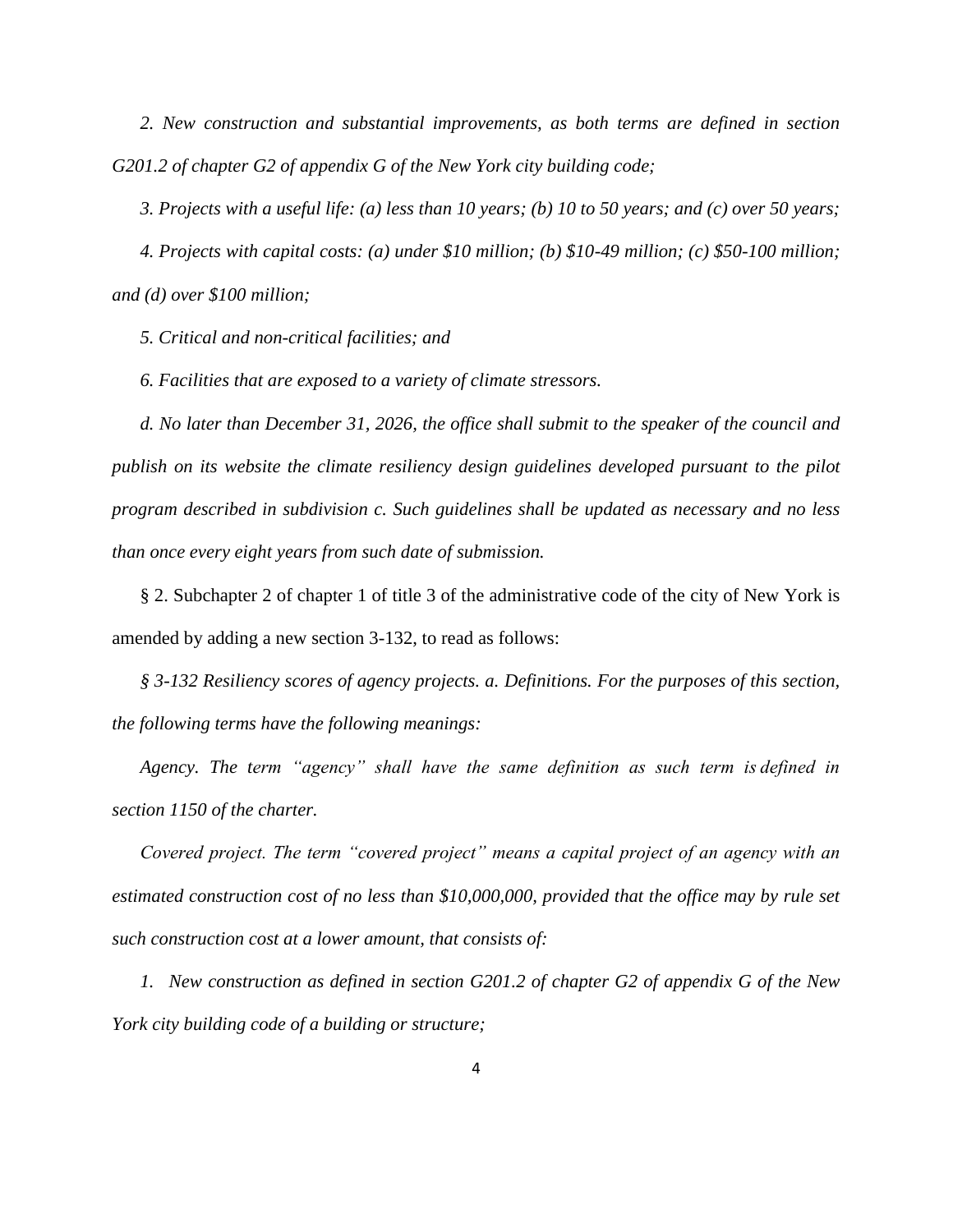*2. Substantial improvement as defined in section G201.2 of chapter G2 of appendix G of the New York city building code of an existing building or structure; or* 

*3. Construction of new or improvement of existing infrastructure including but not limited to sewers and other utilities, streets, landscape and transportation facilities with a minimum threshold construction value to be determined by rule or by meeting other specifications or qualifications to be set forth in such rules by the director of long-term planning and sustainability, provided that such term shall not include a public betterment consisting solely of a street that does not involve subsurface utility work, drainage or roadway grading, fencing, or combination thereof.* 

*Such term shall include capital projects of the New York city housing authority and the New York city school construction authority provided that each such entity, in consultation and coordination with the office, may establish a distinct scoring metric for its respective capital projects to address climate hazards in accordance with subdivision c.*

*Office. The term "office" means the office of long-term planning and sustainability.*

*b. The director of long-term planning and sustainability, in consultation with the New York city panel on climate change, the commissioner of design and construction, the commissioner of environmental protection, the commissioner of citywide administrative services, the commissioner of transportation, the commissioner of emergency management, the commissioner of buildings, the commissioner of parks and recreation, the commissioner of housing preservation and development, the commissioner of health and mental hygiene, the fire commissioner, the director of management and budget, the director of city planning, the head of any other office or agency as appropriate, the president of the New York city economic development*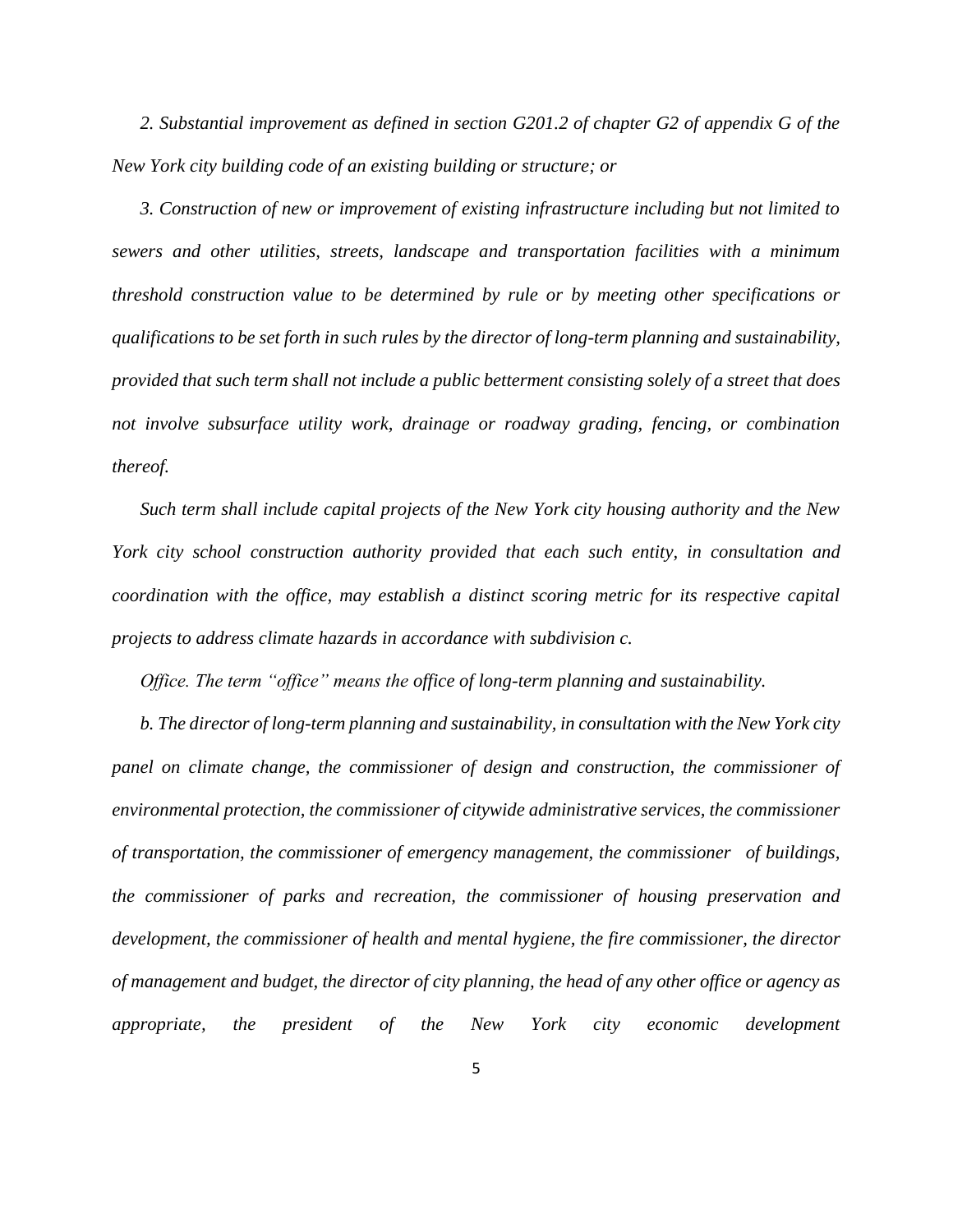*corporation, environmental justice organizations with expertise in climate resiliency, and members of the public with expertise in climate resiliency, climate design, the built environment, engineering, and environmental justice issues shall develop a resiliency score metric. For the purposes of calculating such resiliency score, the office shall by rule establish a system of points or metrics, considering potential performance of resiliency features, and develop a methodology for applying such scoring to covered projects, provided such methodology shall include one or more minimum thresholds of resiliency that covered projects shall meet, to be informed by and include features detailed in the climate resiliency design guidelines pursuant to section 3-131, and which may also include but need not be limited to features such as:*

*1. Elevation to reduce the risk of flooding over the anticipated useful life;*

- *2. Flood-proofing of structures or equipment;*
- *3. Site elevation or responsible site considerations;*
- *4. Heat mitigation;*

*5. Efficient energy resilience, including energy storage with or without use of on-site renewable energy generation;*

- *6. On-site storm water capture and management;*
- *7. Integration with naturally resilient shoreline features;*
- *8. Salt or flood tolerant landscaping;*
- *9. Green infrastructure;*
- *10. Pervious pavement;*
- *11. Resilient building materials;*
- *12. Living walls or structures; and*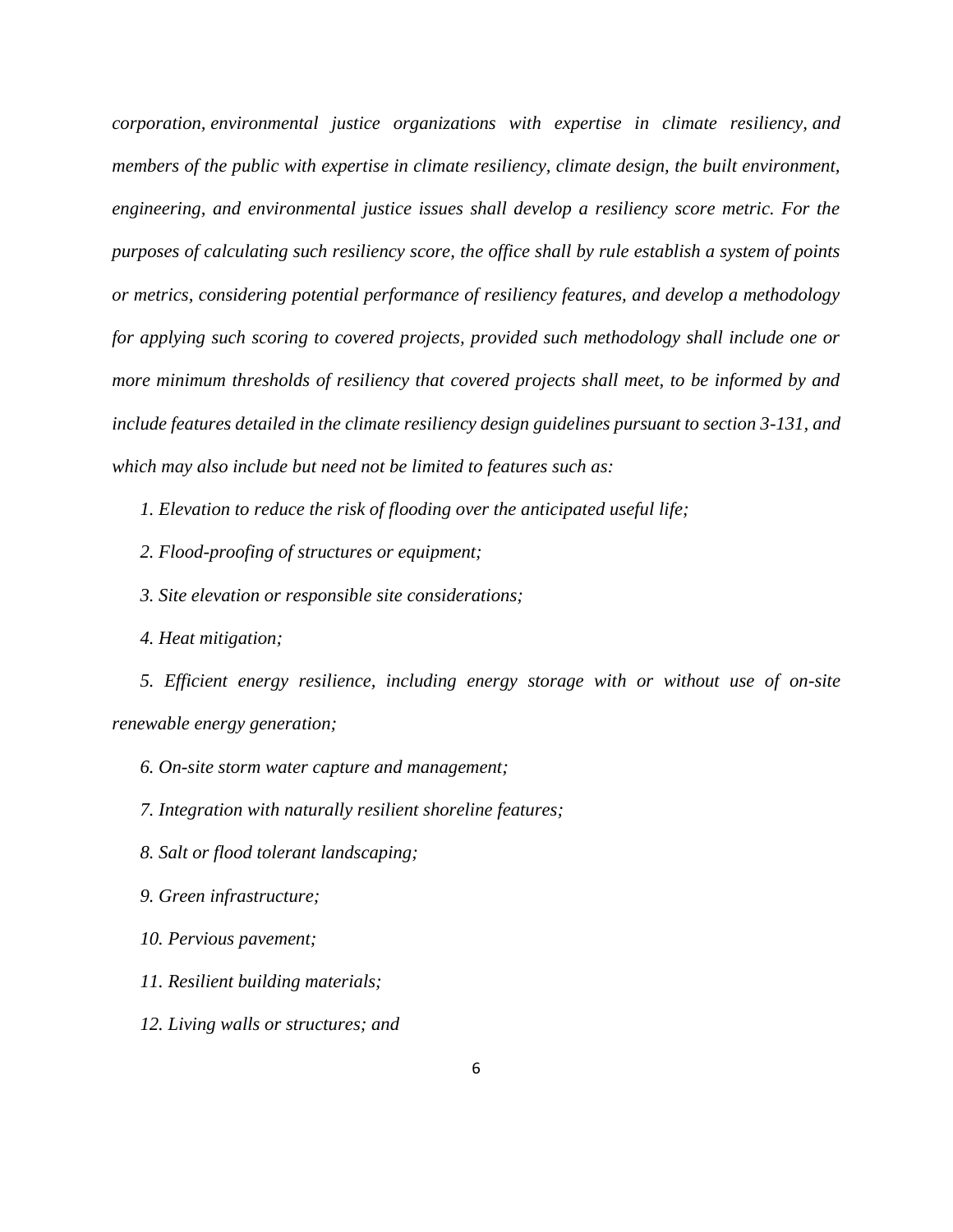*13. Integration with and preservation of naturally occurring vegetation and habitat.*

*c. No later than December 31, 2026, the office shall establish by rule a minimum resiliency score that could be met or exceeded by most covered projects, provided that separate minimum resiliency scores may be established for: i) new construction; ii) substantial improvements; and iii) infrastructure. The New York city housing authority and the New York city school construction authority may each also establish, with the review and approval of the office, an alternative resiliency scoring metric for its capital projects to address climate hazards.* 

*d. The office shall publish on its website the minimum resiliency score and the number of points that resilient features are assigned for calculating the resiliency score or scores, and other resiliency score methodology.*

*e. Each covered project that is a new construction of buildings and structures or new infrastructure shall be required to meet or exceed the minimum resiliency score. The project design shall be submitted to the office for calculation of a resiliency score and scored by such office prior to being made available for review by the respective council committee, borough president and the community board pursuant to section 223 of the charter. If a covered project is not subject to section 223 of the charter, the project design shall be submitted to the office for the calculation of a resiliency score prior to registration of a construction contract. Agencies must resubmit the covered project to the office for scoring if there are design changes that could result in a change to the resiliency score.*

*f. Each covered project that is a substantial improvement or the reconstruction, installation, retrofit, improvement or alteration to infrastructure shall be required to either:*

*1. Meet or exceed the minimum resiliency score; or*